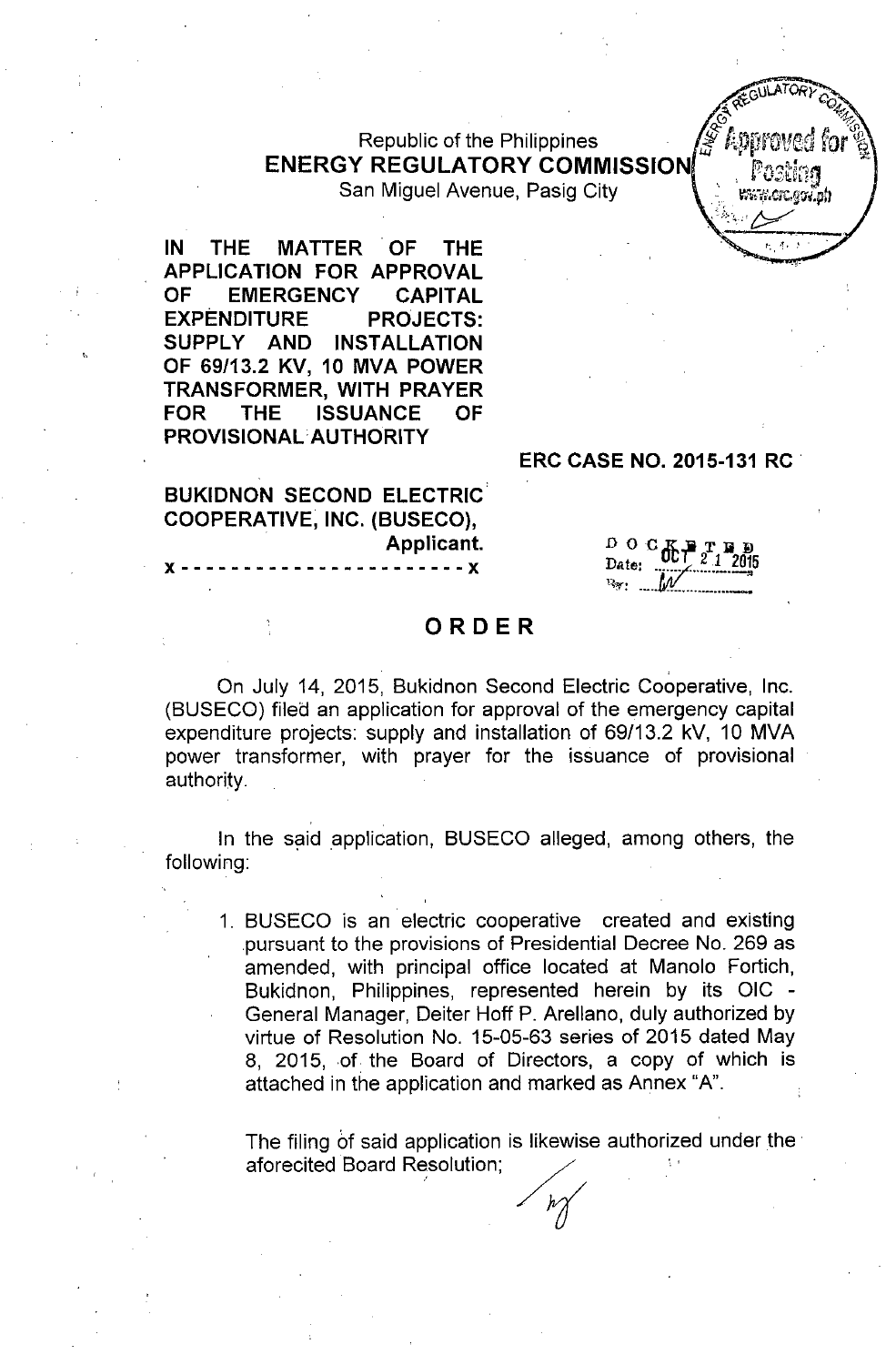2. BUSECO has been granted by the National Electrification Administration (NEA) an authority to operate and distribute electric light and power within the coverage area comprising the City of Malaybalay and the Municipalities of Malitbog, Baungon, Talakag, Cabanglasan, Impasug-ong, Libona, Manolo Fortich, Sumilao, Lantapan and Barangay Lilingayon, part of Valencia City, all in the Province of Bukidnon;

### **THE APPLICATION AND ITS PURPOSE**

3. BUSECO filed this application in compliance with ERC Resolution No. 26, Series of 2009, particularly under Article III, Section 3.4 thereof;

#### FACTUAL ANTECEDENTS

- 4. On June 2013 at around 3:40 PM, BUSECO's 10 MVA LEEEC power transformer of Lunocan Substation serving the municipalities of Manolo Fortich, Malitbog, Libona and Baugon all in the province of Bukidnon suddenly failed to deliver power resulting to total blackout in the said four municipalities. A copy of Significant Incident Report (SIR) is attached to the application as Annex "B";
- 5. Several tests were conducted to determine the status of the 10MVA power transformer and found out that it is extremely damaged and needs to be replaced;
- 6. As a short-term measure, BUSECO implemented load transfer and rented the standby 5 MVA (New Korea) power transformer of MORESCO-1 through a "Contract of Lease". At present, Lunocan Substation capacity has been reduced to 10 MVA (its 5 MVA and MORESCO-1 5 MVA power transformers) with its 5 MVA having a percent loading of 82.56% prior to the incident;
- 7. The expiration of the contract of lease on March 31, 2015 and the inevitable increasing demand of power in BUSECO's franchise area, specifically to the four municipalities served by the Lunocan Substation, due to new high voltage customers and expansion of facilities of existing industrial customer in the area, causes it to immediately implement the

*i*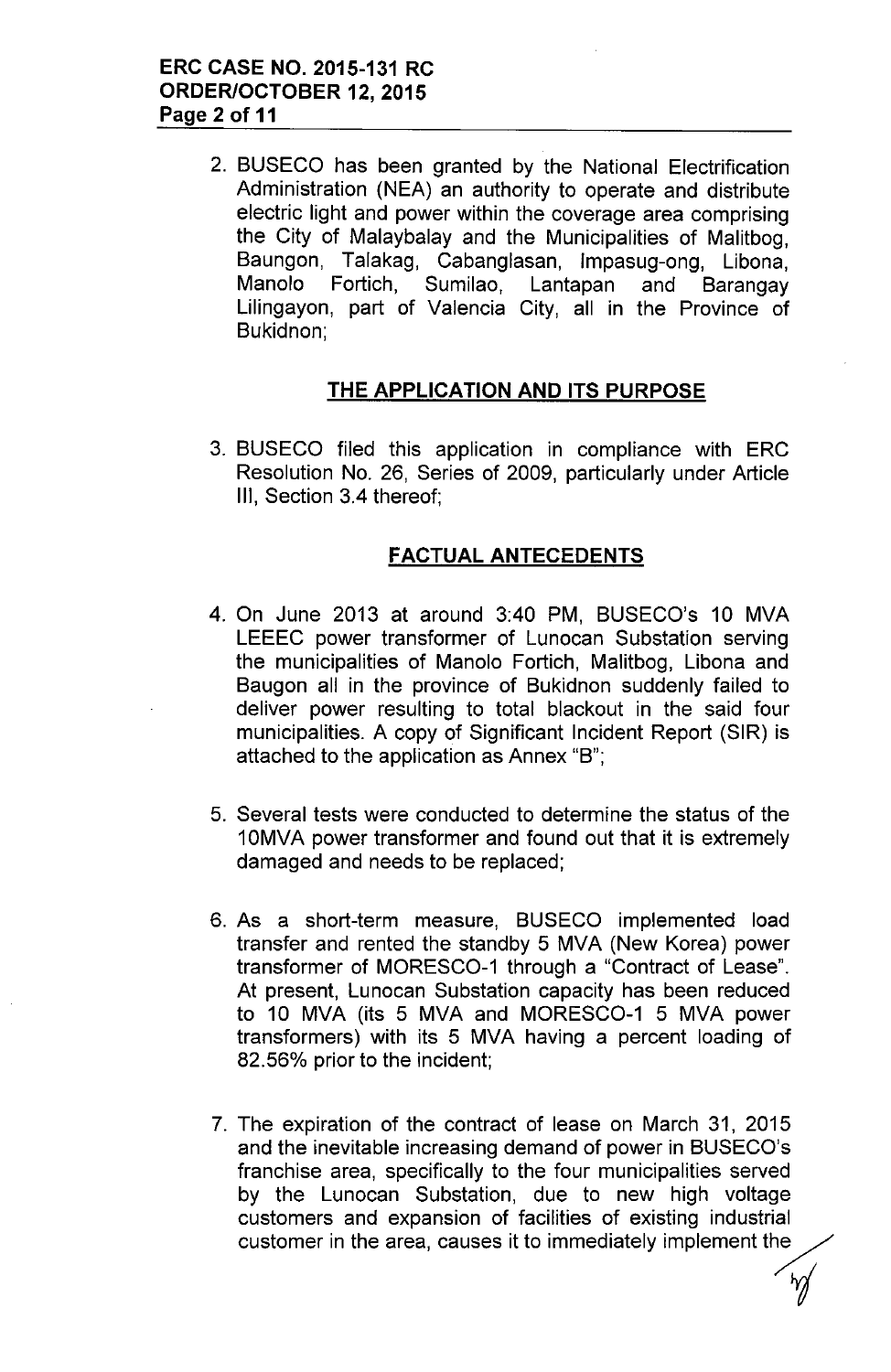Emergency Capex in order to minimize, if not avoid the possibility of rotating brownout of BUSECO's franchise area. A copy of the contract of lease is attached to the application as Annex "C'",

# 7.a. **PROPOSED EMERGENCY CAPEX PROJECT**

| <b>Project Title</b>                           | Supply and Installation of 69/13.2 kV, 10 MVA<br><b>Power Transformer</b>                                                                                                                                                                                                        |                                                                                                                     |  |  |  |  |  |  |  |  |
|------------------------------------------------|----------------------------------------------------------------------------------------------------------------------------------------------------------------------------------------------------------------------------------------------------------------------------------|---------------------------------------------------------------------------------------------------------------------|--|--|--|--|--|--|--|--|
| <b>Project</b><br><b>Description</b>           | The project is the acquisition and installation of a<br>brand new 10 MVA power transformer and its<br>corresponding supply at Lunocan Substation.                                                                                                                                |                                                                                                                     |  |  |  |  |  |  |  |  |
| <b>Justifications</b><br>and Benefits<br>to be | The removal of the rented 5 MVA (New Korea) will<br>reduce the capacity requirement of the Lunocan<br>Substation and thereby requires immediate<br>replacement. With the project completed, Lunocan<br>Substation will soon regain the capacity to supply<br>enough electricity. |                                                                                                                     |  |  |  |  |  |  |  |  |
| <b>Delivered</b>                               | As part also of the long-term plan of BUSECO, the<br>installation of brand new 10 MVA transformer is<br>enough to support the growing demand of<br>Lunocan S/S and could hold for 10 years without<br>over-loading.                                                              |                                                                                                                     |  |  |  |  |  |  |  |  |
| <b>Actual</b><br>Project Cost                  | Php 25,888,000.00                                                                                                                                                                                                                                                                |                                                                                                                     |  |  |  |  |  |  |  |  |
| <b>Project</b><br><b>Schedule</b>              | <b>Year 2015</b>                                                                                                                                                                                                                                                                 |                                                                                                                     |  |  |  |  |  |  |  |  |
|                                                | "D"                                                                                                                                                                                                                                                                              | ▶ Performance Assessment of Lunocan<br>Substation;<br>> Project Formulation, Technical and<br>Economic Evaluations. |  |  |  |  |  |  |  |  |
|                                                | "E"                                                                                                                                                                                                                                                                              | Bill of Materials (BOM) of the proposed<br>project;                                                                 |  |  |  |  |  |  |  |  |
| <b>Annexes</b>                                 | "F"                                                                                                                                                                                                                                                                              | Specifications of the proposed project;                                                                             |  |  |  |  |  |  |  |  |
|                                                | "G"                                                                                                                                                                                                                                                                              | Gantt Chart of the proposed project.                                                                                |  |  |  |  |  |  |  |  |
|                                                | "H"<br>÷.                                                                                                                                                                                                                                                                        | Electrical diagrams of Lunocan<br>S/S<br>before and after the proposed project<br>completed.                        |  |  |  |  |  |  |  |  |
|                                                | $\mathbb{F}$                                                                                                                                                                                                                                                                     | BUSECO's competitive bidding results<br>on the proposed project.                                                    |  |  |  |  |  |  |  |  |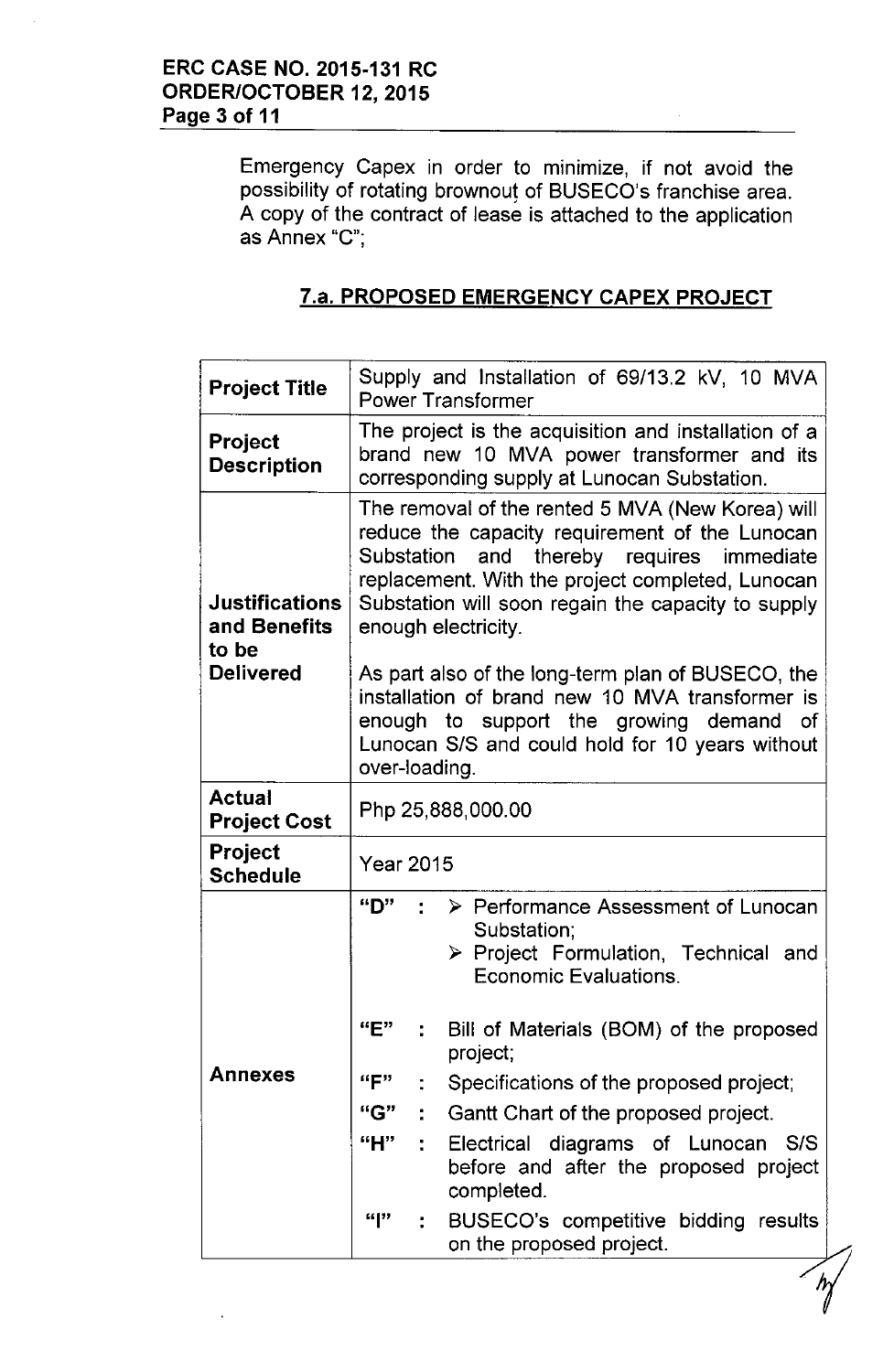## **ACTUAL PROJECT COSTS**

8. BUSECO is seeking for the authority to immediately implement the Emergency CAPEX Projects with the total amount of PhP25,888,000.00 as shown in Annex "E" which already includes delivery, testing and commissioning of the equipment;

# **PROJECT FINANCING PLAN**

9. The financing of the said projects will be sourced through a loan from the Security Bank at 6 % per annum for 10 years divided into 120 equal monthly installments; a separate application for authority to secure loan will be filed by the BUSECO for the purpose. Below is a summary of the CAPEX fund source of BUSECO:

| <b>Fund Source</b>            | <b>Total Project Cost</b><br>(PhP) |  |  |  |  |
|-------------------------------|------------------------------------|--|--|--|--|
| Bank/Financing<br>Institution | 25,888,000.00                      |  |  |  |  |
| <b>NEA</b>                    |                                    |  |  |  |  |
| Total                         | 25,888,000.00                      |  |  |  |  |

### **CAPEX Fund Source (2015)**

10. Shown further is BUSECO's simulation of the indicative effect (rate impact) on its existing RFSC rate with the implementation of the proposed capital projects, to wit:

> (Rest of the page intentionally left blank n<br>M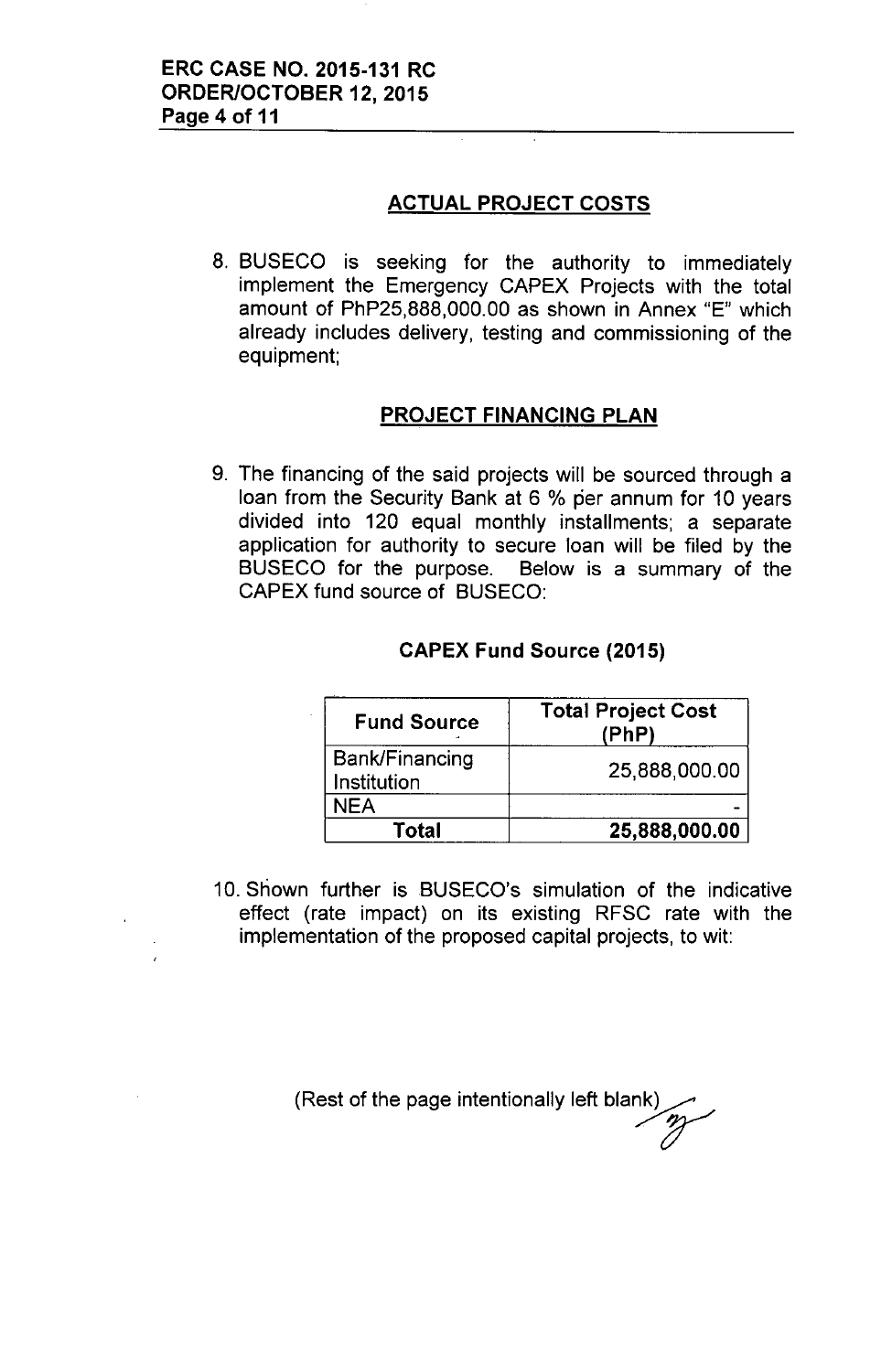### *Indicative effect (rate impact) on the existing RFSC rate* **of** *BUSECO*

|                                                                                           |                                                       | 2014            | 2015           | 2016            | 2017              | 2018               | 2019               | <b>TOTAL</b>       |
|-------------------------------------------------------------------------------------------|-------------------------------------------------------|-----------------|----------------|-----------------|-------------------|--------------------|--------------------|--------------------|
| Forecasted energy sales, kWh                                                              |                                                       | 124,365,644.67  | 129,340,270.46 | 134,314,896.24  | 139,289,522.03    | 144.264,147.82     | 149,238,773.60     | 820,813,254.82     |
| Cash balance beginning, PhP,<br>excess/(shortfall)                                        |                                                       | 55, 107, 114.33 | 44,974,115.95  | 13,828,118.87   | (38,087,381.18)   | (75, 138, 392.24)  | (107, 586, 076.45) | (106, 902, 500.71) |
| <b>CASH INFLOWS</b>                                                                       |                                                       |                 |                |                 |                   |                    |                    |                    |
|                                                                                           | current year collection<br>@PhP0.4004/kWh             | 109,924,188.19  | 98,793,978.78  | 102,593,747.20  | 106.393,515.61    | 110,193,284.03     | 113,993,052.44     | 641.891.766.25     |
|                                                                                           | 50% of income on leased<br>properties                 | 339,903.79      | 339,903.79     | 339.903.79      | 339,903.79        | 339,903.79         | 339,903.79         | 2,039,422.71       |
|                                                                                           | loan proceeds from financial<br>institutions, PhP     |                 | 496,743,483.87 | 54,043,277.23   |                   |                    |                    | 550,786,761.10     |
|                                                                                           | Total Cash Inflows, PhP                               | 110,264,091.98  | 595,877,366.44 | 156,976,928.21  | 106,733,419.40    | 110,533,187.81     | 114,332,956.23     | 1,194,717,950.06   |
| Available cash for disbursement                                                           |                                                       | 165,371,206.31  | 640,851,482.39 | 170,805,047.08  | 68,646,038.22     | 35,394,795.58      | 6.746.879.78       | 1,087,815,449.35   |
| <b>CASH OUTFLOWS</b>                                                                      |                                                       |                 |                |                 |                   |                    |                    |                    |
|                                                                                           | <b>CAPEX</b> requirement<br>including emergency capex | 65,642,794.04   | 467,928,643.31 | 54,043,277.23   |                   |                    |                    | 587 614 714 58     |
|                                                                                           | Rural electrification projects                        |                 |                |                 |                   |                    |                    |                    |
|                                                                                           | new amortization (new<br>CAPEX), PhP                  |                 | 68,903,961.33  | 73,377,642.96   | 63,236,268.57     | 63,236,268.57      | 63,236,268.57      | 331,990,410.01     |
|                                                                                           | amortization of approved<br>CAPEX, PhP                | 54,754,296.32   | 87,220,774.88  | 81,471,508.07   | 80,548,161.88     | 79,744,603.45      | 76.249.455.19      | 459 988 799 79     |
|                                                                                           | <b>ERC Permit Fee. PhP</b>                            |                 | 2,969,983.99   |                 |                   |                    |                    | 2,969,983.99       |
|                                                                                           | <b>Total Cash Outflows, PhP</b>                       | 120,397,090.36  | 627,023,363.52 | 208,892,428.26  | 143,784,430.46    | 142,980,872.02     | 139,485,723.76     | 1,382,563,908.37   |
| Cash balance ending, PhP,<br>excess/(shortfall)<br>Excess/(shortfall) on RFSC,<br>PhP/kWh |                                                       | 44,974,115.95   | 13,828,118.87  | (38,087,381.18) | (75, 138, 392.24) | (107, 586, 076.45) | (132, 738, 843.98) | (294, 748, 459.03) |
|                                                                                           |                                                       | 0.3616          | 0.1069         | (0.2836)        | (0.5394)          | (0.7458)           | (0.8894)           | (0.3591)           |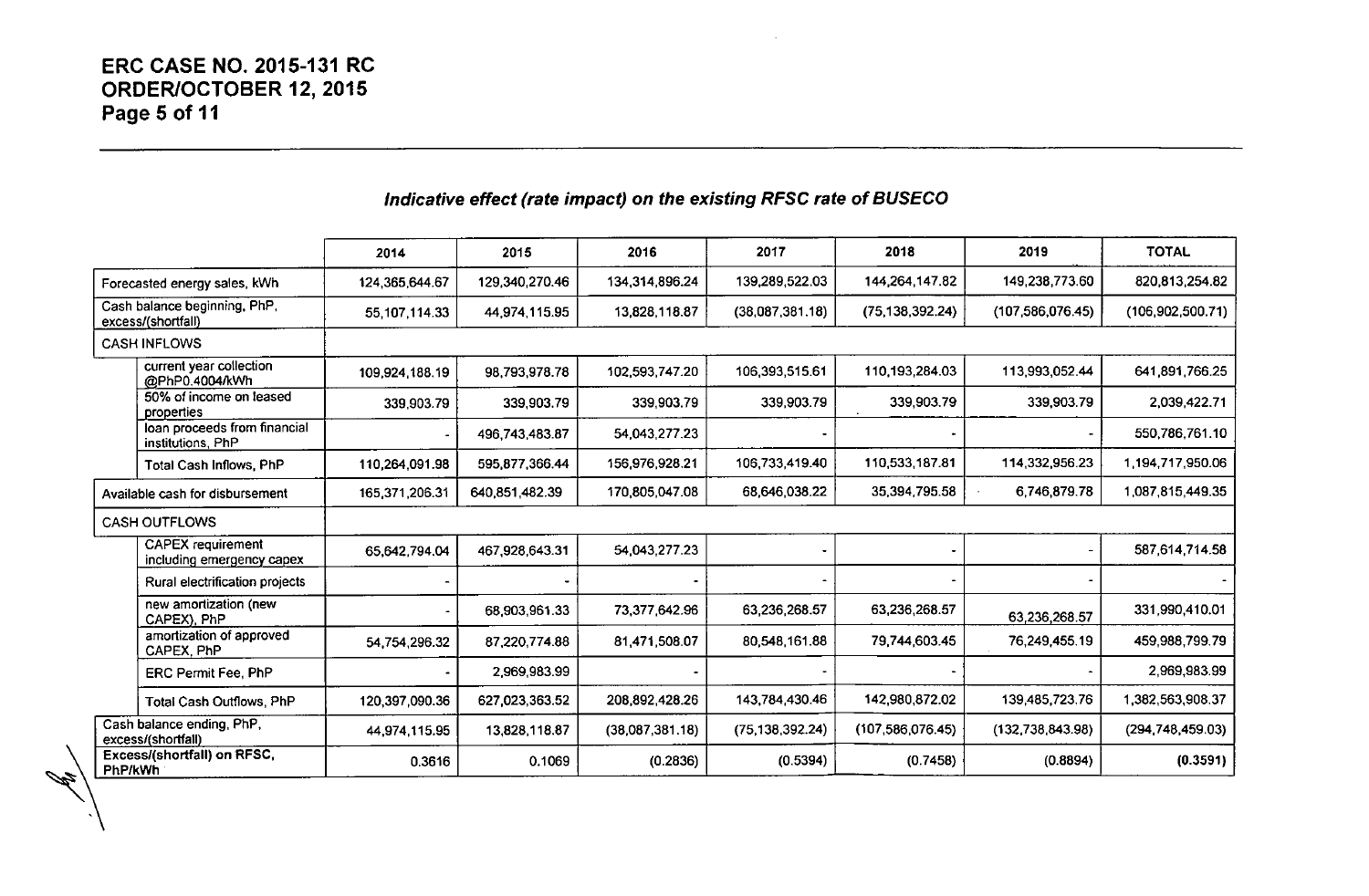## **APPLICATION FOR PROVISIONAL AUTHORITY**

- 11. BUSECO reiterates and incorporates the foregoing allegations in support of its application for issuance of provisional authority and further alleges that, currently BUSECO is managing its power distribution on a rotational basis which proves not only inconvenient to the memberconsumers but likewise detrimental to the economic activity in the area. This power unreliability needs to be immediately corrected by urgently installing the needed transformer which was rendered in-operational. The need for immediate improvement is the only solution to prevent a decline in BUSECO's power service; thus, it is imperative that the emergency CAPEX applied for approval be implemented the soonest time possible;
- 12. Considering the length of time to resolve the application, it being not the only application to be resolved by the Commission, it is only appropriate, justifiable and reasonable that a provisional authority to immediately implement the project be granted;

#### **COMPLIANCE WITH PRE-FILING REQUIREMENTS**

- 13. In compliance with Section 2, Rule 6 of the ERC Rules of Practice and Procedure, copies of the application together with all its annexes and accompanying documents had been furnished by BUSECO to the Legislative Body of the Municipality of Manolo Fortich, Bukidnon where it principally operates and the Legislative Body of the Province of Bukidnon. Likewise the same was published in Gold Star Daily, a newspaper of general circulation within its franchise area;
- 14. As proof of compliance of the service of the said copies together with all its annexes and accompanying documents, and its publication in the newspaper of general publication within BUSECO's franchise are, are the Certifications and/or Acknowledgement of Receipt issued by the Authorized Representatives of the Local Government Units concerned as annexes "J-1" and "J-2" respectively. Likewise attached as annexes "K-1" and "K-2" are the Affidavit of Publication

*V*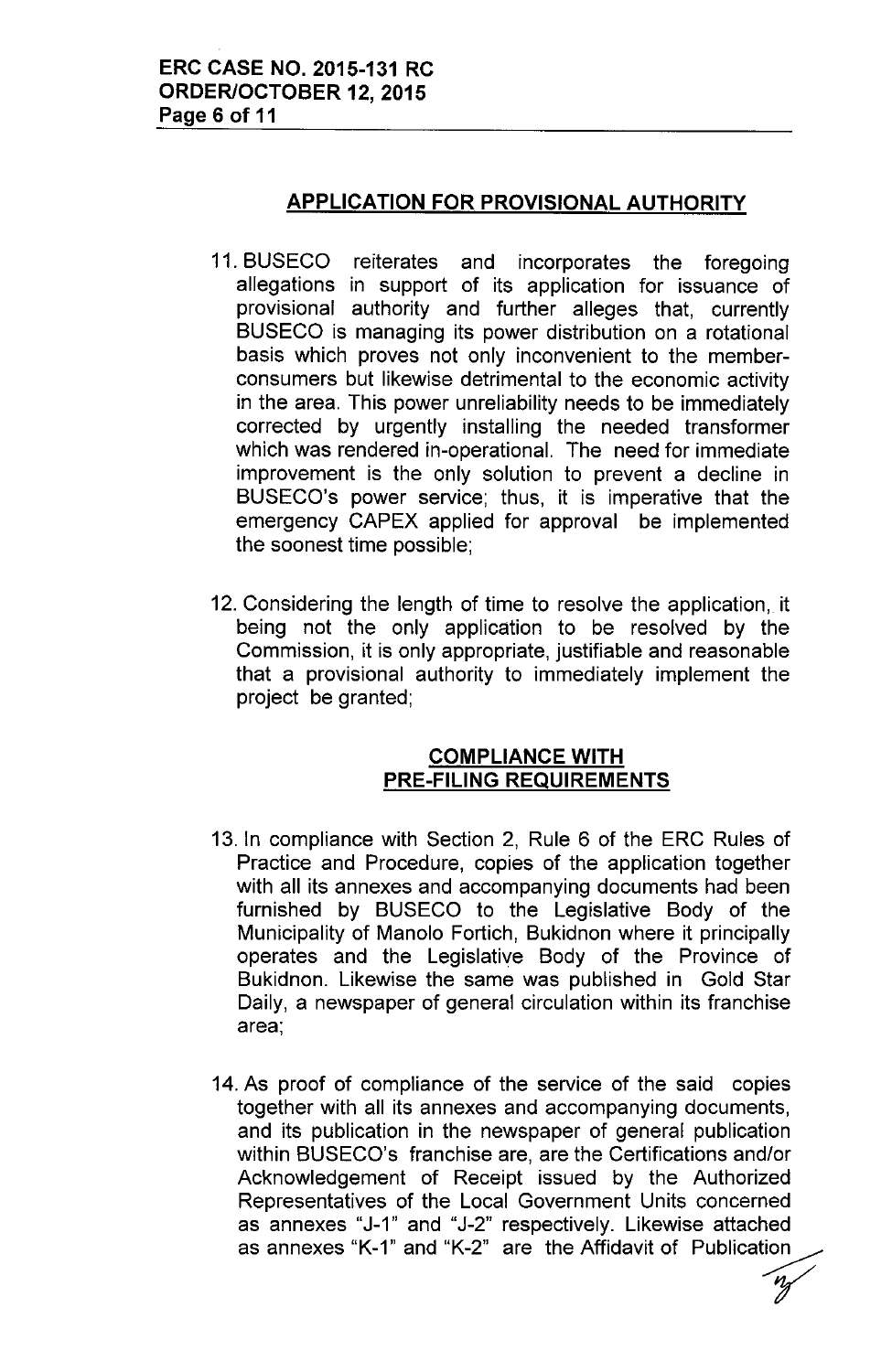and the newspaper issue containing the published application;

- 15. Moreover, prior to the filing of this application, a pre-filing conference with the concerned staff of the Commission was conducted pursuant to Section 4 of Rule 6, and for purposes of determining completeness of the supporting documents attached to it; and
- 16. BUSECO prays for the approval by the Commission, after due notice and hearing, of the said application and that pending hearing, a provisional authority be issued allowing the same to immediately implement the Emergency Capital Expenditure Projects in order to deliver the continuous power supply to the affected consumers.

Finding the said application to be sufficient in form and in substance with the required fees having been paid, the same is hereby set for jurisdictional hearing, expository presentation, pre-trial conference and evidentiary hearing on November 11, 2015 (Wednesday) at nine 0' clock in the morning (9:00 A.M.) at BUSECO's Principal Office, Poblacion, Manolo Fortich, Bukidnon.

BUSECO is hereby directed to cause the publication of the attached Notice of Public Hearing, at its own expense, twice (2x) for two (2) successive weeks in two (2) newspapers of general circulation in the Philippines, with the date of the last publication to be made not later than ten (10) days before the date of the scheduled initial hearing. It is also directed to inform the consumers within its franchise area, by any other means available and appropriate, of the filing of the instant application, its reasons therefor, and of the scheduled hearing thereon.

Let copies of the application, this Order and the attached Notice of Public Hearing be furnished the Office of the Solicitor General (OSG), the Commission on Audit (COA), and the Committees on Energy of both Houses of Congress. They are hereby requested, if they so desire, to send their duly authorized representatives at the scheduled hearing.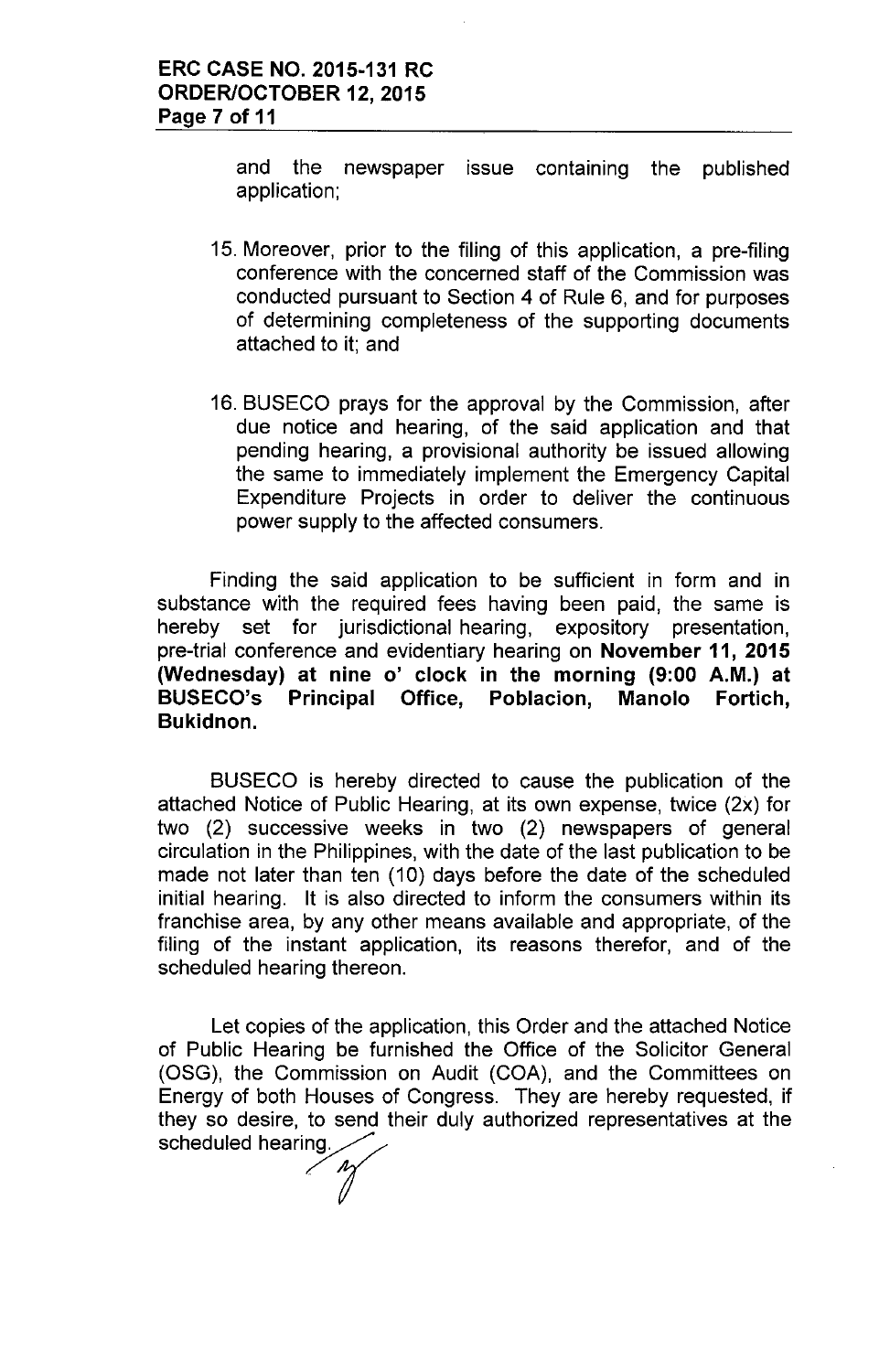Likewise, let copies of this Order and the attached Notice of Public Hearing be furnished the Offices of the Governor of the Province of Bukidnon and the Mayors of the Cities/Municipalities within the franchise area of BUSECO for appropriate posting thereof on its bulletin board.

BUSECO is hereby directed to furnish all those making requests therefor with copies of the application and its attachments, subject to reimbursement of reasonable photocopying costs.

On the date of the initial hearing, BUSECO must submit to the Commission its written Compliance with the jurisdictional requirements attaching therewith, methodically arranged and duly marked, the evidences on the actual posting and publication of the Notice of Public Hearing consisting of certifications issued to that effect, signed by the afore-mentioned Governor and Mayors or their duly authorized representatives, bearing the seals of their offices, and the affidavits of the Editors or Business Managers of the newspapers where the said Notice of Public Hearing were published together with the complete issues of the said newspapers, and such other proofs of compliance with the requirements of the Commission.

BUSECO and all interested parties are directed to submit, at least five (5) days before the date of initial hearing and pre-trial conference, their respective Pre-trial Briefs containing, among others:

- a. A summary of admitted facts and proposed stipulation of facts;
- b. The issues to be tried or resolved;
- c. The documents or exhibits to be presented, stating the purposes and proposed markings therefore; and
- d. The number and names of the witnesses, with their written testimonies in an individual affidavit form, to be attached to the Pre-trial Brief.

Failure of BUSECO to submit the required Pre-trial Brief and Judicial Affidavits of its witnesses within the prescribed period shall be a ground for cancellation of the scheduled hearing, and the resetting of which shall be six (6) months from said date of cancellation.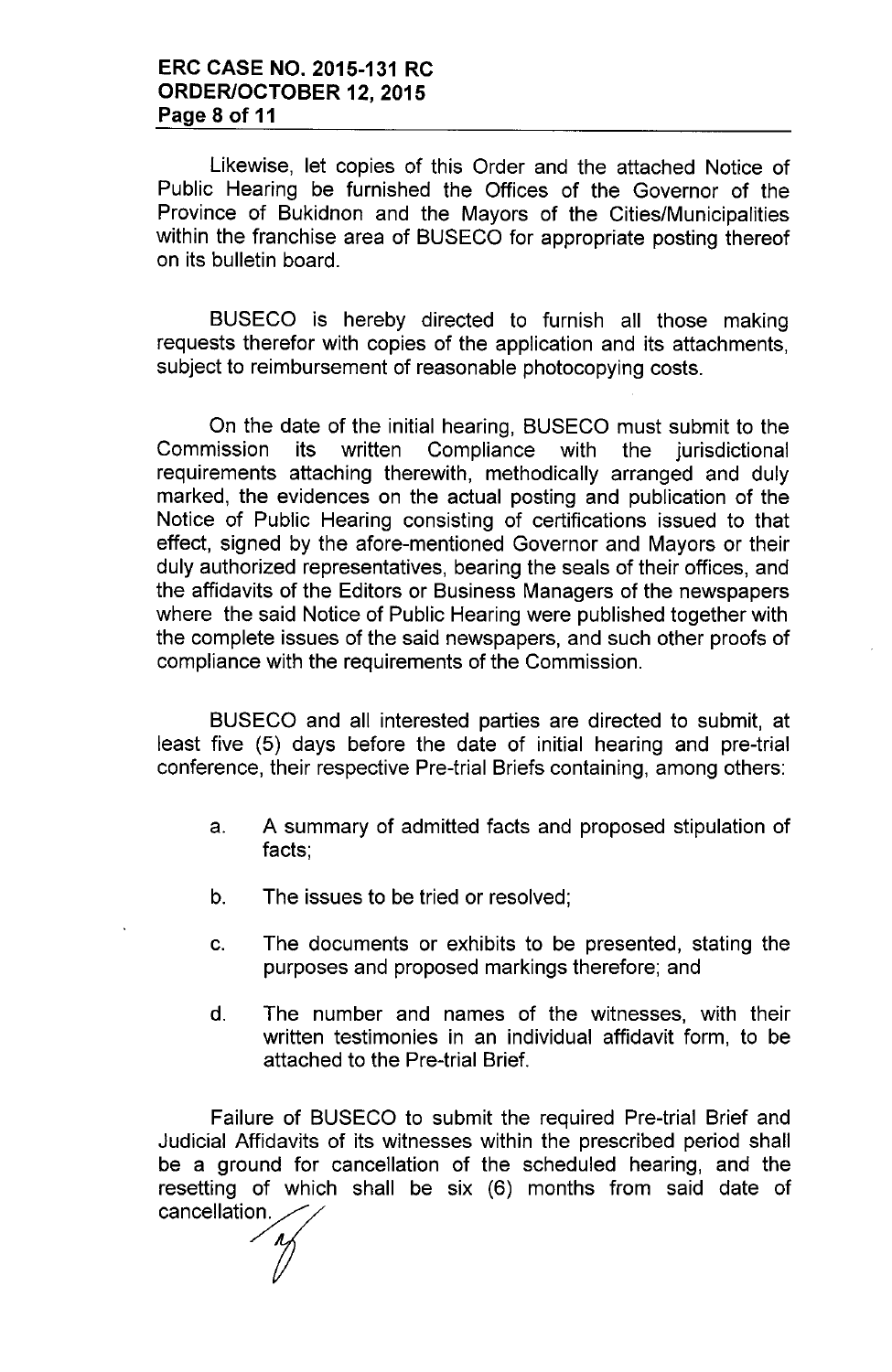$\mathcal{L}$ 

As part of the pre-trial conference, BUSECO must also be prepared to make an expository presentation of its application, aided by whatever communication medium that it may deem appropriate for the purpose, in order to put in plain words and explain, for the benefit of the consumers and other concerned parties, what the application is all about and the reasons and justifications being cited in support thereof.

# **SO ORDERED.**

Pasig City, October 12, 2015.

FOR AND BY AUTHORITY OF THE COMMISSION:

**JOSE VICENTE B. SALAZAR** 2015-019-00865

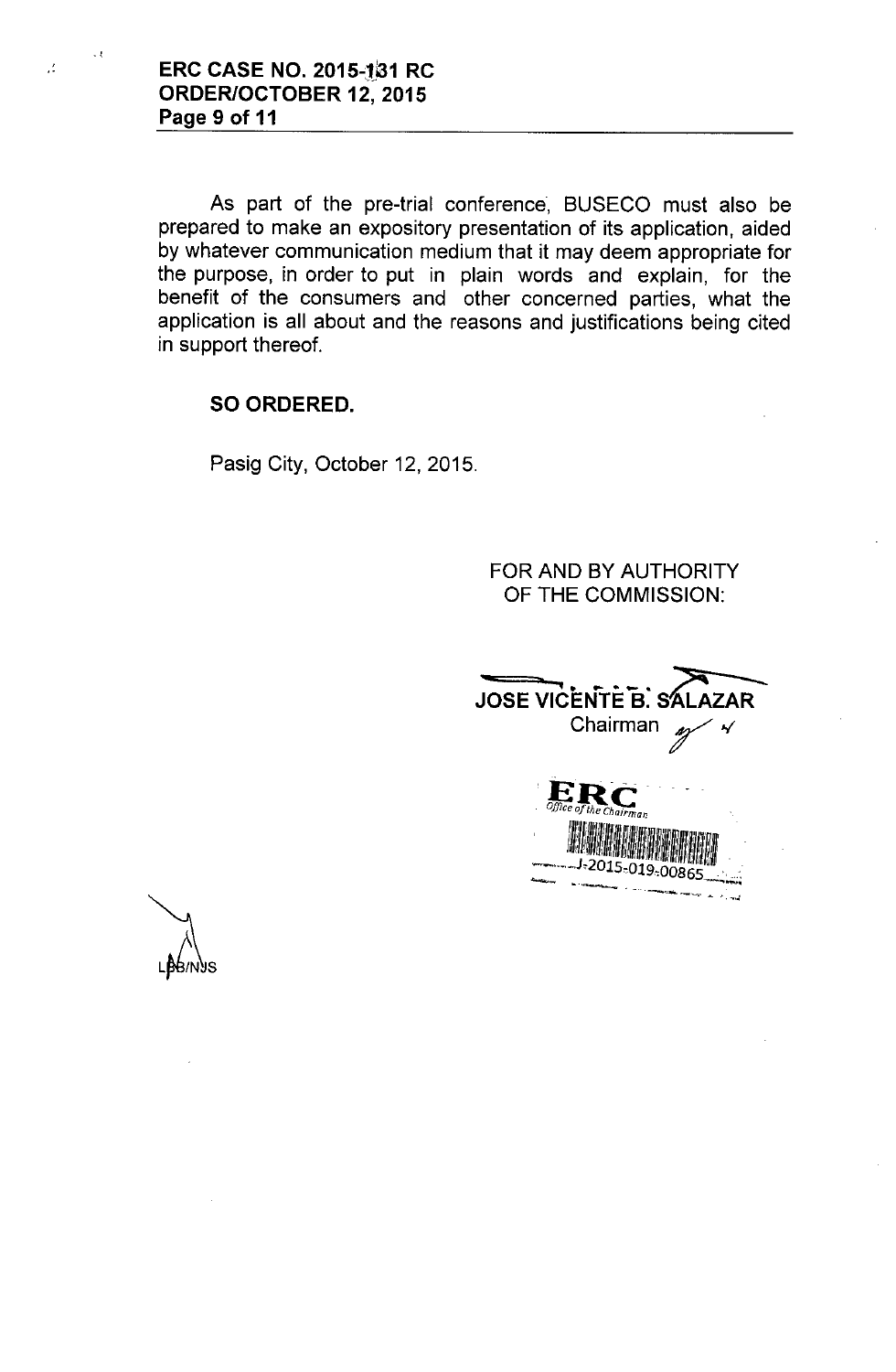## Copy Furnished:

- 1. Attys. Alan C. Gaviola, Alan Byrne S. Gaviola & Estrella G. Menchavez A.C. GAVIOLA LAW OFFICES Counsel for BUSECO Rm. 203, 2/F Crown Port View Hotel 3<sup>rd</sup> Ave., North Reclamation Area, Cebu City
- 2. Bukidnon Second Electric Cooperative, Inc. (BUSECO) Poblacion, Manolo Fortich, Bukidnon
- 3. The Office of the Solicitor General 134 Amorsolo Street, Legaspi Village Makati City, Metro Manila
- 4. The Commission on Audit Commonwealth Avenue Quezon City
- 5. The Senate Committee on Energy GSIS Building, Roxas Boulevard Pasay City
- 6. The House Committee on Energy Batasan Hills, Quezon City
- 7. Office of the President of PCCI Philippine Chamber of Commerce and Industry (PCCI)
- 8. Office of the Governor Province of Bukidnon
- 9. Office of the City Mayor Malaybalay City, Bukidnon
- 10. Office of the Municipal Mayor Baungon, Bukidnon
- 11. Office of the Municipal Mayor Malitbog, Bukidnon
- 12. Office of the Municipal Mayor Libona, Bukidnon